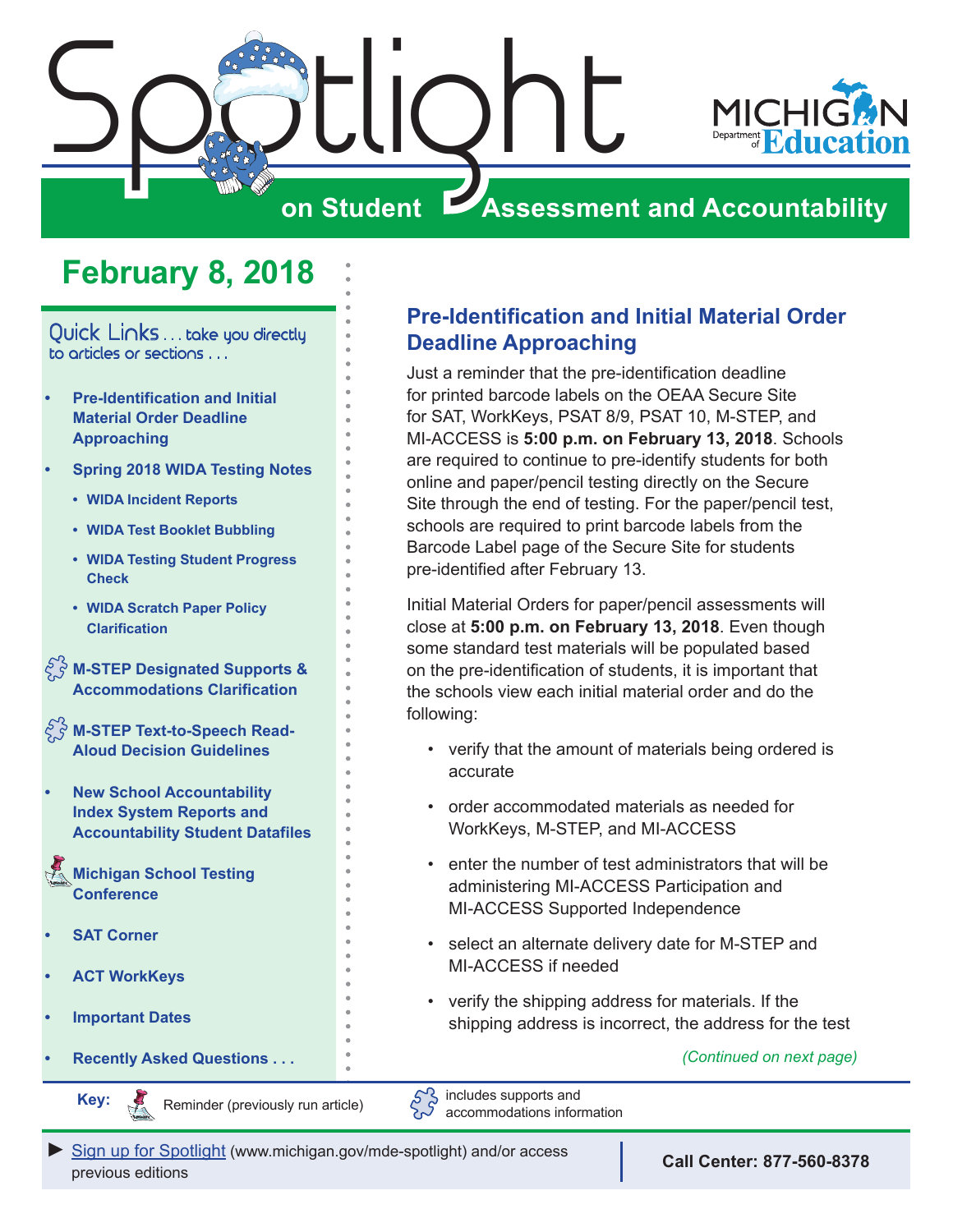<span id="page-1-0"></span>coordinator for that assessment must be updated in the Educational Entity Master (EEM) by 5:00 PM on February 13, 2018. It is important to note that we use the address of the assessment coordinator at the district or school level (depending on the shipping destination selected) identified in the EEM (i.e., M-STEP Coordinator, MI-ACCESS Coordinator, etc.).

Online Test Sessions for M-STEP and MI-ACCESS FI testing can continue to be created or modified through **5:00 p.m. on February 26, 2018**. Students who are pre-identified and/or need to be added to an online test session after February 26 will need to be added to an online test session in eDIRECT starting on **March 9, 2018**. The Secure Site Online Test Session page can still be viewed after February 26, but all online test sessions will be managed through eDIRECT only.

Please see the **December 14, 2017** Spotlight [\(www.](http://www.michigan.gov/mde-spotlight) [michigan.gov/mde-spotlight\)](http://www.michigan.gov/mde-spotlight) for full details about the pre-identification and initial material orders for Spring 2018. Instructions for pre-identification of students, online test sessions, barcode label printing and initial material orders can all be found on the [Secure Site Training web page](http://www.michigan.gov/securesitetraining) ([www.michigan.gov/](http://www.michigan.gov/securesitetraining) [securesitetraining](http://www.michigan.gov/securesitetraining)).

# **Spring 2018 WIDA Testing Notes**

## **WIDA Incident Reports**

If testing irregularities occur before, during, or after testing, the Building or District WIDA Coordinator must report them to the Office of Educational Assessment & Accountability (OEAA) as soon as possible. A [WIDA](https://www.michigan.gov/documents/mde/Incident_Reporting_520328_7.pdf)  [ACCESS for ELLs 2.0 and Alternate ACCESS for](https://www.michigan.gov/documents/mde/Incident_Reporting_520328_7.pdf)  [ELLs Incident Reporting \(IR\) Guide](https://www.michigan.gov/documents/mde/Incident_Reporting_520328_7.pdf) is available on the [WIDA web page](www.michigan.gov/wida) (<www.michigan.gov/wida>). This guide identifies the incident categories and sub-categories

that are used in the Secure Site Incident Reporting tool and includes sample scenarios for each category or sub-category.

## **WIDA Test Booklet Bubbling**

Educators should review the [State Specific Directions](http://www.michigan.gov/documents/mde/17-18_State_Specific_Directions_-_MI_final_613316_7.pdf)  [sheet](http://www.michigan.gov/documents/mde/17-18_State_Specific_Directions_-_MI_final_613316_7.pdf) included with their WIDA materials shipment. This document, also located on the [WIDA web page](www.michigan.gov/wida) ([www.michigan.gov/wida\)](www.michigan.gov/wida), provides information on what should be bubbled on test booklets for students who do and do not have labels.

## **WIDA Testing Student Progress Check**

Educators can monitor the status of students' WIDA ACCESS for ELLs 2.0 online testing in WIDA AMS. The Student Test Progress page will display a list of students by school and indicate test status: Not Started, In Progress, or Completed. Directions are on page 124 in the [WIDA AMS User Guide](https://www.wida.us/assessment/AMS/WIDA_AMS_User_Guide_2017.pdf) located on [WIDA's website](https://wida.wisc.edu) ([https://wida.wisc.edu](www.wida.us)).

## **WIDA Scratch Paper Policy Clarification**

The [Michigan-Specific Test Administration Manual for](http://www.michigan.gov/documents/mde/S18_WIDA_TAM_608543_7.pdf)  [WIDA](http://www.michigan.gov/documents/mde/S18_WIDA_TAM_608543_7.pdf) located on the [WIDA web page](www.michigan.gov/wida) [\(www.michigan.](www.michigan.gov/wida) [gov/wida\)](www.michigan.gov/wida) has been updated to indicate that scratch paper is allowable for students who may **need** it for all domains (Listening, Reading, Writing, and Speaking).

Although scratch paper can be used for the Speaking assessment, students should not be writing out lengthy responses to dictate them into the computer. The Speaking domain is intended to measure oral fluency as described within the English language development standards. A copy of the Speaking rubrics used for scoring can be found in the [WIDA Speaking and](https://wida.wisc.edu/resources/speaking-and-writing-interpretive-rubrics)  [Writing Interpretive Rubrics.](https://wida.wisc.edu/resources/speaking-and-writing-interpretive-rubrics)

### *(Continued on next page)*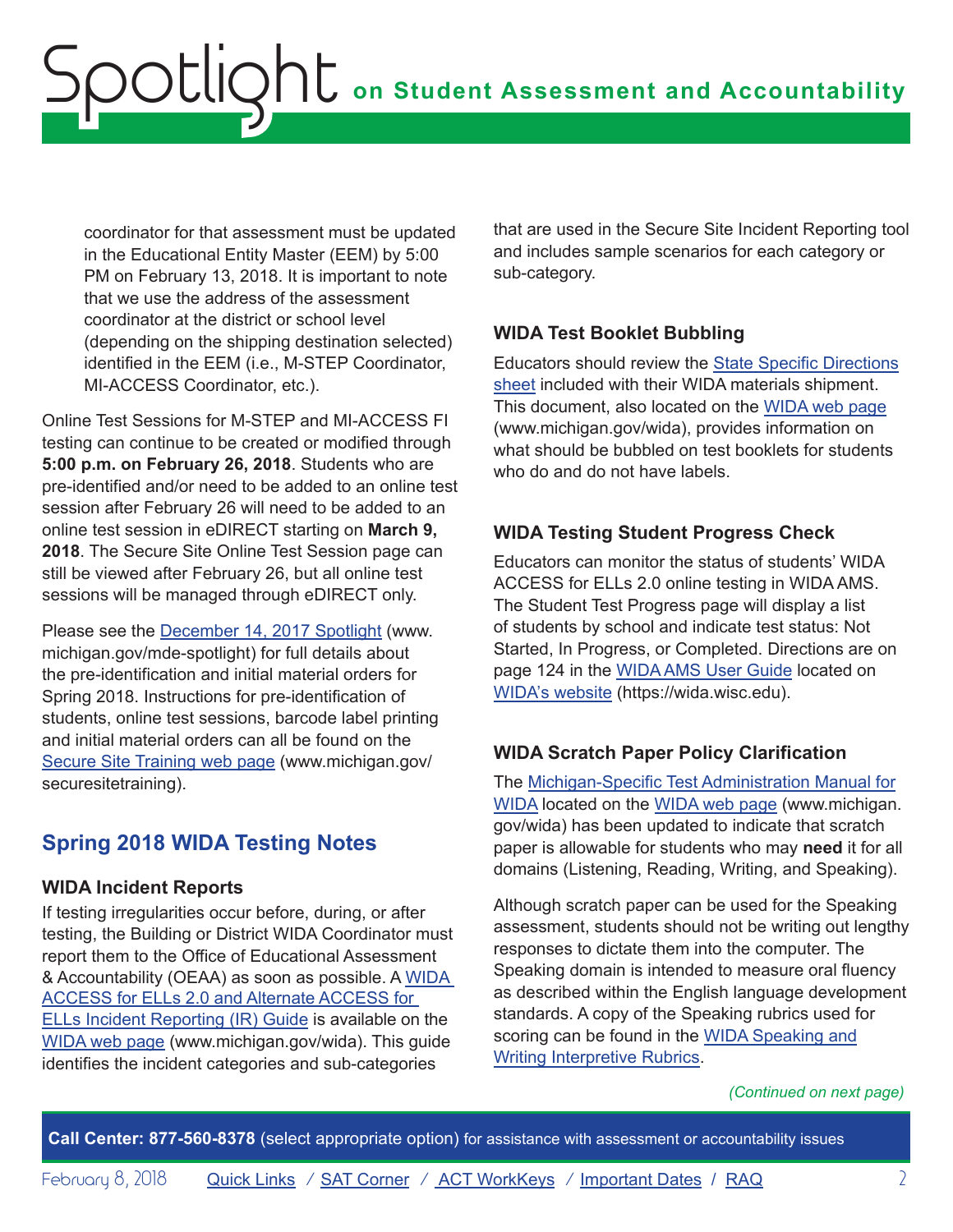<span id="page-2-0"></span>Educators are reminded that if scratch paper is used for students it must be treated as secure material and be securely destroyed.

# $\sqrt{\frac{2}{3}}$  M-STEP Designated Supports & **Accommodations Clarification**

Understanding the difference between Designated Supports and Accommodations as they are listed in the Supports and Accommodations Table can be challenging. Many tools and supports can be used by students without the necessity of formal documentation.

Designated Supports can be used by students without an Individualized Education Program (IEP) or section 504 plan. Although this type of documentation does not need to exist for students using these supports, students must have them identified as instructional needs by teachers or interventions teams. For example, a student who may be a struggling reader but does not have an IEP or section 504 plan may read aloud to themselves frequently in class and also receive interventions to help improve their decoding and comprehension skills. This student may benefit from using the text-to-speech designated support option for the M-STEP assessments.

## Designated Supports are different from Accommodations. Accommodations are only for students who have those needs identified in an IEP or 504 plan. For example, a student with a hearing impairment may need to use the closed-captioning option for the Listening passages in the M-STEP English language arts (ELA) test.

# $\sqrt[3]{3}$  M-STEP Text-to-Speech Read-Aloud **Decision Guidelines**

The Office of Educational Assessment and Accountability (OEAA) has created a checklist to help determine which students (both students with and without disabilities) may need text-to-speech (TTS) or the read-aloud Designated Support or Accommodation for the M-STEP assessments. Educators can keep this checklist up to date in a student's permanent record file so it can be used to assist in making the best possible assessment decisions from year to year.

The intent of the checklist is not that all boxes must be checked to utilize the support; however, a preponderance of evidence should exist rather than a few marks in boxes for the student to be provided this level of support. The [checklist](http://www.michigan.gov/documents/mde/TTS_and_Read-Aloud_Decision_Guidelines_612630_7.pdf) and more information on TTS and read-aloud can be found on the [M-STEP web](www.michigan.gov/mstep)  [page \(www.michigan.gov/mstep\)](www.michigan.gov/mstep) and in the [Supports](http://www.michigan.gov/documents/mde/M-STEP_Supports_and__Accommodations_Table_477120_7.pdf)  [and Accommodations Table.](http://www.michigan.gov/documents/mde/M-STEP_Supports_and__Accommodations_Table_477120_7.pdf)

## **New School Accountability Index System Reports and Accountability Student Datafiles**

It is anticipated that in the coming weeks, the Michigan Department of Education (MDE) will give authorized users of the Secure Site access to the new Michigan School Index System reports and accountability student datafiles for the 2016-17 school year.

The Michigan School Index System was developed to comply with the accountability requirements set forth in the Every Student Succeeds Act of 2015 (ESSA) and represents Michigan's implementation of its federallyapproved consolidated state plan. Under this plan, schools will receive an overall school index value

## *(Continued on next page)*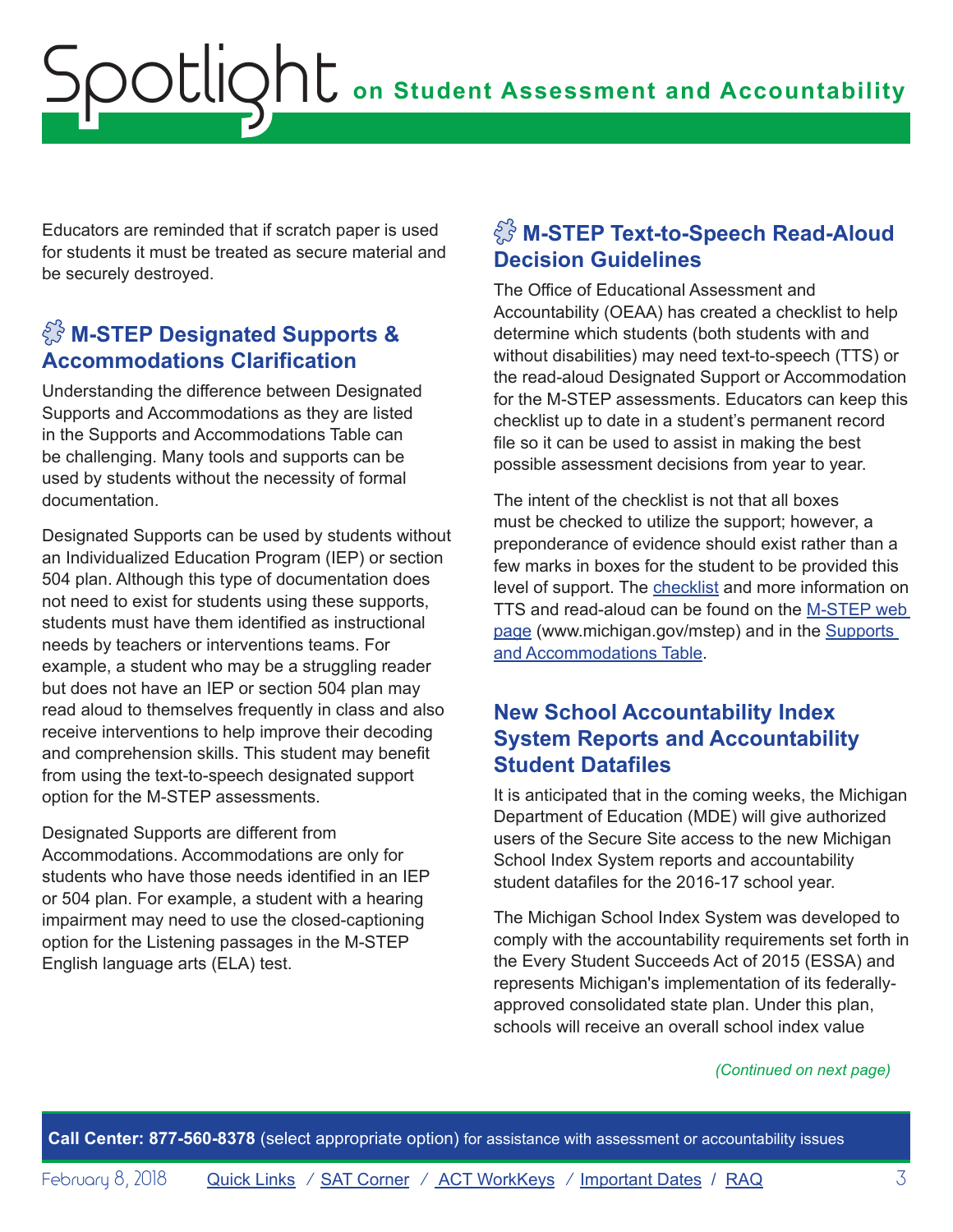ranging from 0-100; indicating performance across subgroups in multiple data components. The overall school index values will be used for identifying schools for state and federal supports and interventions.

Under Michigan's approved ESSA plan, **schools will no longer receive a Top-to-Bottom School Ranking or School Scorecard color rating**; the Michigan School Index System replaces and unifies these former accountability reports. Data components included in school index calculations may come from: proficiency, growth, English learner (EL) progress, graduation rates, attendance rates, assessment participation rates, advanced coursework completion rates, postsecondary enrollment, and staffing levels.

Authorized users of the Secure Site may download all assessment-related student accountability information. They may download aggregate school-level reports that will show all school-level information related to the calculation of schools' overall index value in the Michigan School Index System.

Implementation of the state's approved ESSA plan required many changes to school accountability reporting. Below is a list of some of the major differences between 2016-17 accountability reports and the rankings/scorecards produced in previous years:

- all schools will receive an overall school index on a 0-100 scale that will be used for identifying schools for state and federal supports and interventions
- schools now receive credit in each area based on the degree to which the school meets its targets instead of met/not met status
- targets for all index system components were established based on the 75th percentile of all school rates in the respective area statewide
- student growth now includes Adequate Growth Percentiles to determine if the growth component measure was met for each student

Authorized Secure Site users will be provided an MS Excel file with a tabbed report layout providing all aggregate-level data related to the computation of overall school(s) index value(s). A diagram and set of instructions for the school accountability index report—explaining the layout, components, and how authorized individuals can interact with the reports will be available at that time. Index system quides, calculation replication instructions, business rules, and data dictionaries will also be provided at that time.

The MDE will provide a secure environment within the Secure Site for schools to discuss their school index results with MDE accountability staff. MDE accountability staff will review these secure communications to ensure that schools are provided ample time to review and understand their data, as well as clear up any concerns or confusion about the new set of accountability data and reports prior to the public release of school index values.

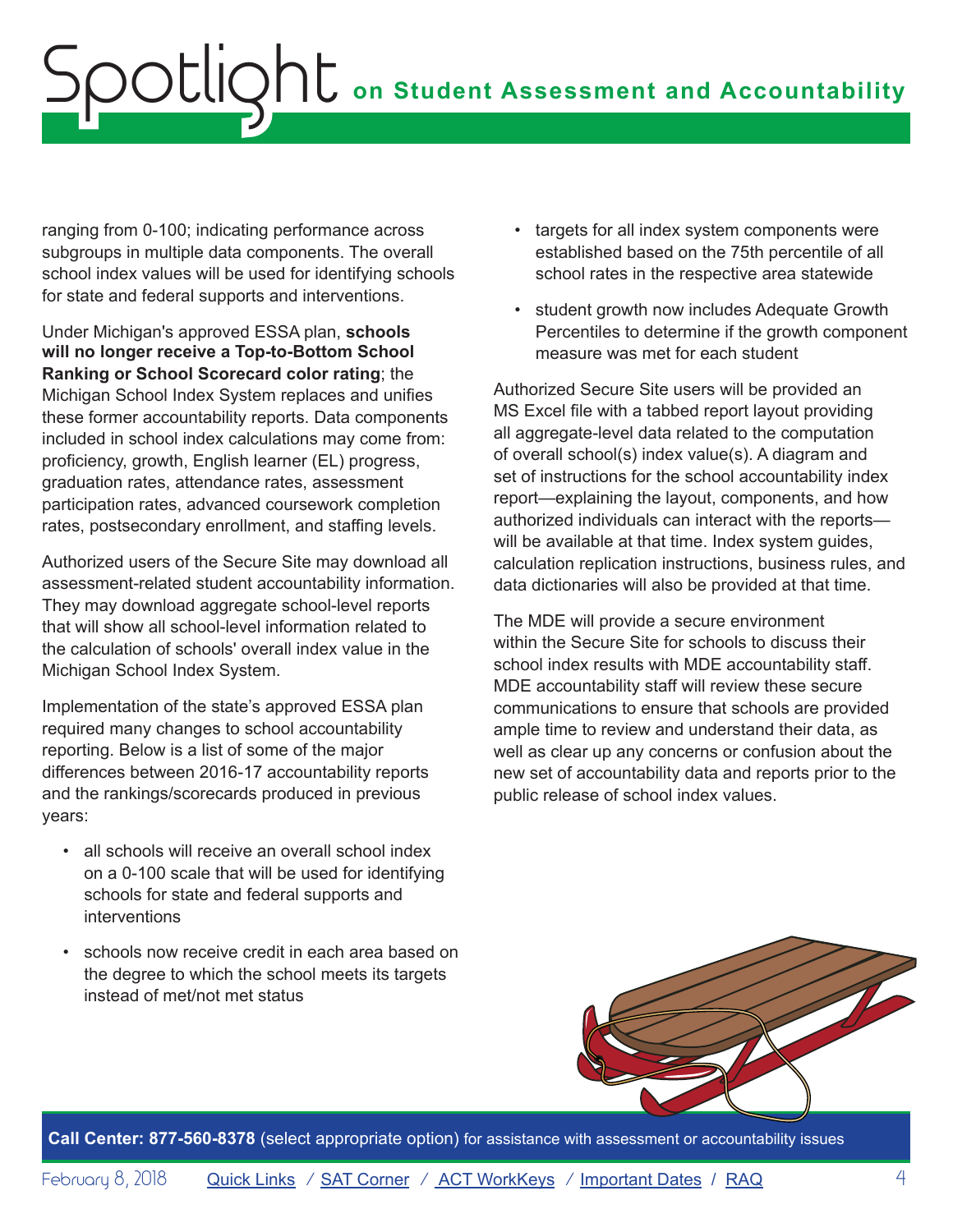# <span id="page-4-0"></span>Reminders **Michigan School Testing Conference**

The 2018 Michigan School Testing Conference (MSTC) will be held **February 13–15, 2018** at the Kensington Hotel in Ann Arbor, MI. The mission of MSTC is to provide educators with professional learning opportunities about assessment, as well as information on national, state, and local assessment programs and trends. The conference is unique in its match to the needs of Michigan educators, featuring examples of outstanding practices from local educators, as well as state- and nationally-renowned experts in the field.

The conference workshops are offered on **Tuesday, February 13, 2018** from 8:30–11:45 AM and 1:00–4:15 PM, with registration beginning at 7:30 AM. A light lunch will be offered for all conference workshop attendees.

The regular conference takes place on **Wednesday, February 14** and **Thursday, February 15, 2018**. Keynote presenters include Andrew Ho (Harvard), Andy Middlestead (MDE), and Mark Reckase (Michigan State University).

For conference program information and registration, go to the [MSTC online registration site](http://gomasa.org/events/2018-michigan-school-testing-conference/) [\(http://gomasa.](http://gomasa.org/events/2018-michigan-school-testing-conference/) [org/events/2018-michigan-school-testing-conference/\)](http://gomasa.org/events/2018-michigan-school-testing-conference/).

# <span id="page-4-1"></span>SAT Corner

 *Information on SAT*™*, PSAT 8/9*™*, and PSAT10*™ *provided by the College Board*

# **Questions about Spring PSAT 8/9, PSAT 10, or SAT?**

- call the Michigan Educator Hotline: 866-870-3127 (select Option 1)
- email [michiganadministratorsupport@](mailto:michiganadministratorsupport%40collegeboard.org?subject=) [collegeboard.org](mailto:michiganadministratorsupport%40collegeboard.org?subject=)

# **Shipments**

Shipments will start arriving in mid-February, beginning with the Supervisor Planning Kit. A school will receive **one** Supervisor Planning Kit, which will include the materials for SAT with Essay, PSAT 10, and PSAT 8/9. If there are multiple test supervisors at your school, coordinate the distribution of these materials for each

assessment. This also means that a school that houses grades 7-9 and administers only the PSAT 8/9 for 9th grade would still receive materials for PSAT 10 and SAT. You can disregard these extra materials if they are not needed at your school, or distribute them to buildings with the appropriate grade levels, as needed.

District assessment coordinators will also receive a Supervisor Planning Kit for review purposes and to assist test supervisors at the school.

Pre-administration materials and secure test materials will arrive the week of **March 19, 2018**. Note that shipments will come in multiple boxes. **All** materials, both standard and nonstandard, will be addressed to the test supervisor.

*(Continued on next page)*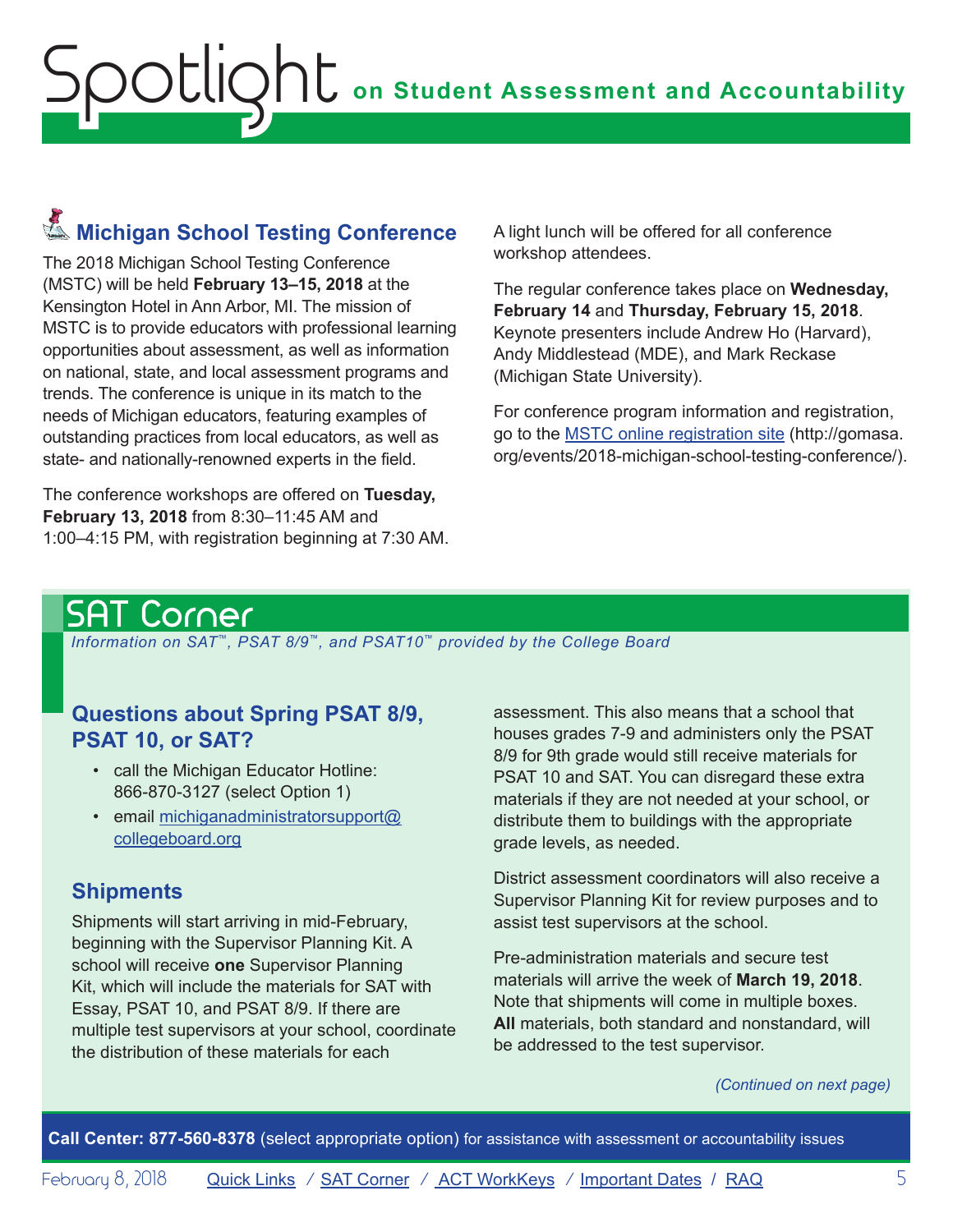# **SAT with Essay Shipments**

| <b>Shipment</b>                                                                   | <b>Estimated Delivery</b> | Main Contents (Not Exhaustive)                                                                                                                                    |
|-----------------------------------------------------------------------------------|---------------------------|-------------------------------------------------------------------------------------------------------------------------------------------------------------------|
| Supervisor Planning Kit (will<br>contain SAT, PSAT 10, and<br>PSAT 8/9 materials) | Week of 2/19/18           | Sample manuals for each assessment<br>Sample forms for each assessment<br><b>Posters</b>                                                                          |
| <b>Pre-administration Materials</b><br>and Pre-ID Labels                          | Week of 3/19/18           | <b>SAT Student Guides</b><br>Answer sheets<br>Answer sheet instruction booklets for students<br>Additional manuals<br>Pre-ID labels to be placed on answer sheets |
| <b>Test Materials</b>                                                             | Week of 3/19/18           | <b>SAT Test books</b><br>Extra answer sheets<br>Supervisor's Kit (forms and return supplies)                                                                      |

## **PSAT 10 Shipments**

| Shipment                                                 | <b>Estimated Delivery</b> | Main Contents (Not Exhaustive)                                                                                                                                        |
|----------------------------------------------------------|---------------------------|-----------------------------------------------------------------------------------------------------------------------------------------------------------------------|
| <b>Pre-administration Materials</b><br>and Pre-ID Labels | Week of 3/19/18           | <b>PSAT 10 Student Guides</b><br>Answer sheets<br>Answer sheet instruction booklets for students<br>Additional manuals<br>Pre-ID labels to be placed on answer sheets |
| <b>Test Materials</b>                                    | Week of 3/19/18           | <b>PSAT 10 Test books</b><br>Extra answer sheets<br>Answer sheet return envelopes/boxes                                                                               |

## **PSAT 8/9 for 9th Grade Shipments**

| <b>Shipment</b>                                          | <b>Estimated Delivery</b> | Main Contents (Not Exhaustive)                                                                                                              |
|----------------------------------------------------------|---------------------------|---------------------------------------------------------------------------------------------------------------------------------------------|
| <b>Pre-administration Materials</b><br>and Pre-ID Labels | Week of 3/19/18           | Answer sheets<br>Answer sheet instruction booklets for students<br><b>Additional manuals</b><br>Pre-ID labels to be placed on answer sheets |
| <b>Test Materials</b>                                    | Week of 3/19/18           | PSAT 8/9 Test books<br>Extra answer sheets<br>Answer sheet return envelopes/boxes                                                           |

**Call Center: 877-560-8378** (select appropriate option) for assistance with assessment or accountability issues

February 8, 2018 **[Quick Links](#page-0-0)** / **[SAT Corner](#page-4-1)** / **[ACT WorkKeys](#page-6-1)** / **[Important Dates](#page-7-1)** / **[RAQ](#page-8-1)** 6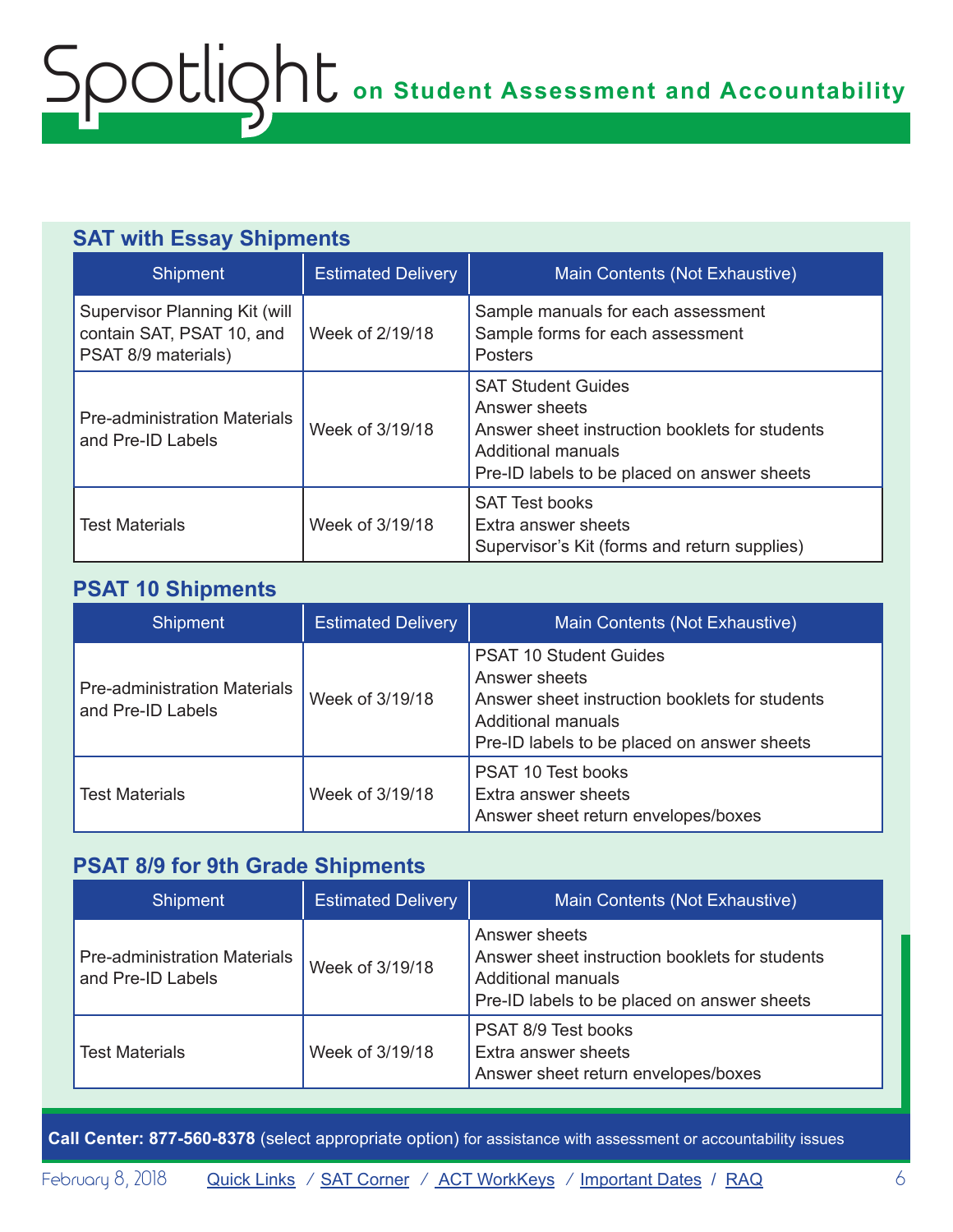<span id="page-6-0"></span>

 *Information on ACT WorkKeys® provided by the ACT*®*.*

## **Order Initial Materials and Pre-Identify Students**

The window to order ACT WorkKeys standardtime and accommodations materials and to submit student data for printed Pre-ID barcode labels for the initial test dates (April 11 - 24, 2018) is **January 8 – February 13, 2018, 5:00 PM ET**, using the [OEAA Secure Site](http://www.michigan.gov/oeaa-secure) [\(www. michigan.gov/oeaa](http://www.michigan.gov/oeaa-secure)[secure\)](http://www.michigan.gov/oeaa-secure).

Directions for these activities can be found on the [Secure Site Training web page](http://www.michigan.gov/securesitetraining) [\(www.michigan.](http://www.michigan.gov/securesitetraining) [gov/securesitetraining](http://www.michigan.gov/securesitetraining)) under the **Material Order** section and the **Pre-Identification of Students** section.

<span id="page-6-1"></span>**CRITICAL:** Test materials will be sent to the WorkKeys Coordinator mailing address as listed in the [Educational Entity Master \(EEM\)](www.michigan.gov/EEM) ([www.](www.michigan.gov/EEM) [michigan.gov/eem](www.michigan.gov/EEM)). Refer to the [December 14,](http://www.michigan.gov/documents/mde/Spotlight_12-14-17_608699_7.pdf)  [2017 Spotlight](http://www.michigan.gov/documents/mde/Spotlight_12-14-17_608699_7.pdf) ([www.michigan.gov/mde-spotlight\)](http://www.michigan.gov/mde-spotlight) for more information about confirming contact information and updating the EEM.

Students who enroll in your school after February 13, 2018 will need to be pre-identified and a bar code label printed from the Secure Site. Additional test day materials can be ordered from Additional Material Order page on the Secure Site from **March 21 - 28, 2018** . Makeup materials, which are different than the initial test administration materials, will be ordered from the Additional Material Order page of the Secure Site **April 11 – 12, 2018**.

## **Register for the Second ACT WorkKeys Q&A Session**

ACT will be hosting a second optional WorkKeys Question and Answer webinar session on **Tuesday, March 20, 2018** from **3:30–4:30 PM**. Registration must be completed 48 hours prior to the selected session date. The session will be recorded and posted to the ACT [hosted website](http://www.act.org/stateanddistrict/michigan) ([www.act.org/stateanddistrict/michigan](http://www.act.org/stateanddistrict/michigan)) in [the](http://www.act.org/stateanddistrict/michigan)  **Preparation** stage, for those unable to attend.

## **Contacting ACT**

If you have questions, you may:

- 1. contact ACT via the [Contact Us web page](http://www.act.org/aap/state/contact.html) (<www.act.org/aap/state/contact.html>)
- 2. call ACT at 800-553-6244 9:30 AM – 6:00 PM ET
	- standard time: ext. 2800
	- accommodations: ext. 1788
- 3. email accommodations questions to [ACTStateAccoms@act.org](mailto:ACTStateAccoms%40act.org?subject=)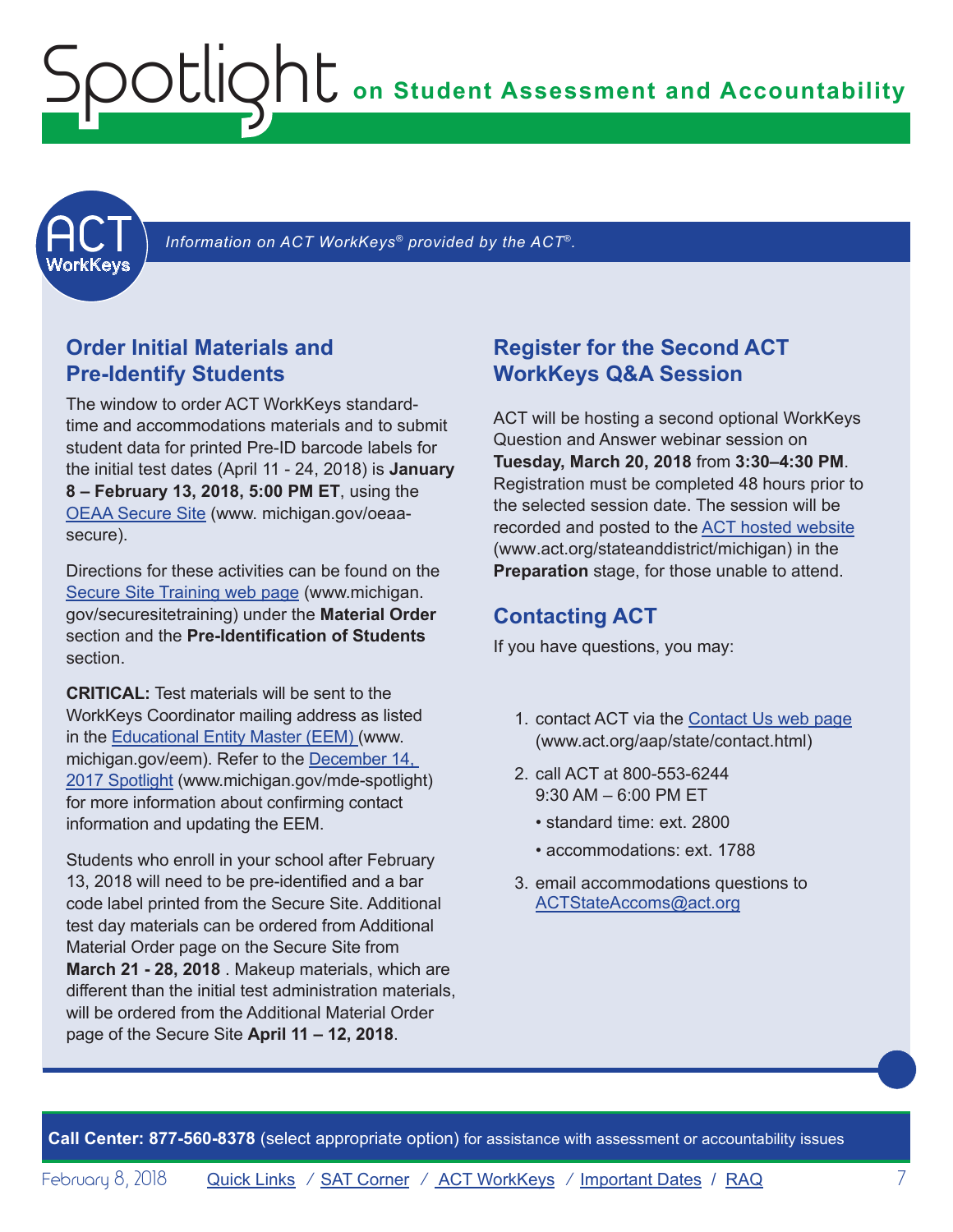# <span id="page-7-1"></span><span id="page-7-0"></span>**Important Dates**

# **Approaching Deadlines!**

## **February 13, 2018:**

- **M-STEP**, **MI-Access**, **SAT**, **PSAT 8/9**, **PSAT 10**, and **WorkKeys DEADLINE** to:
	- $\cdot$  Pre-ID students for printed barcode labels
	- $\bullet$  verify and adjust initial material orders

# **February 2018**

### **Now – February 19, 2018:**

• **SAT**, **PSAT 10**, **PSAT 8/9** College Board accommodation request window

### **Now – February 19, 2018:**

• **SAT**, **PSAT 10**, and **PSAT 8/9** state-allowed accommodation request window

### **Now – February 26, 2018:**

• **M-STEP**, **MI-Access**, and **Early Literacy & Mathematics** – place students in online test sessions through the Secure Site

### **Now – March 8, 2018:**

• **M-STEP, MI-Access,** and **Early Literacy & Mathematics** Alternate INSIGHT Availability Request window for schools that hold regular instructional hours after 4:00 PM and plan to schedule test sessions that extend beyond 4:00 PM.

### **Now – March 23, 2018:**

• **WIDA** AMS Test Setup Available

### **Now – May 22, 2018:**

• **M-STEP** and **MI-Access** Off-Site Test Administration Request window for individual students, such as homebound or expelled with service students.

### **February 5, 2018 – March 23, 2018**

• **WIDA ACCESS for ELLs** and **WIDA Alternate ACCESS for ELLs** testing window

## **March 2018**

### **March 20, 2018, 3:30–4:30 AM:**

• **ACT WorkKeys** Q&A Session - pre-registration is required: act.ilinc.com/register/bwtkkjx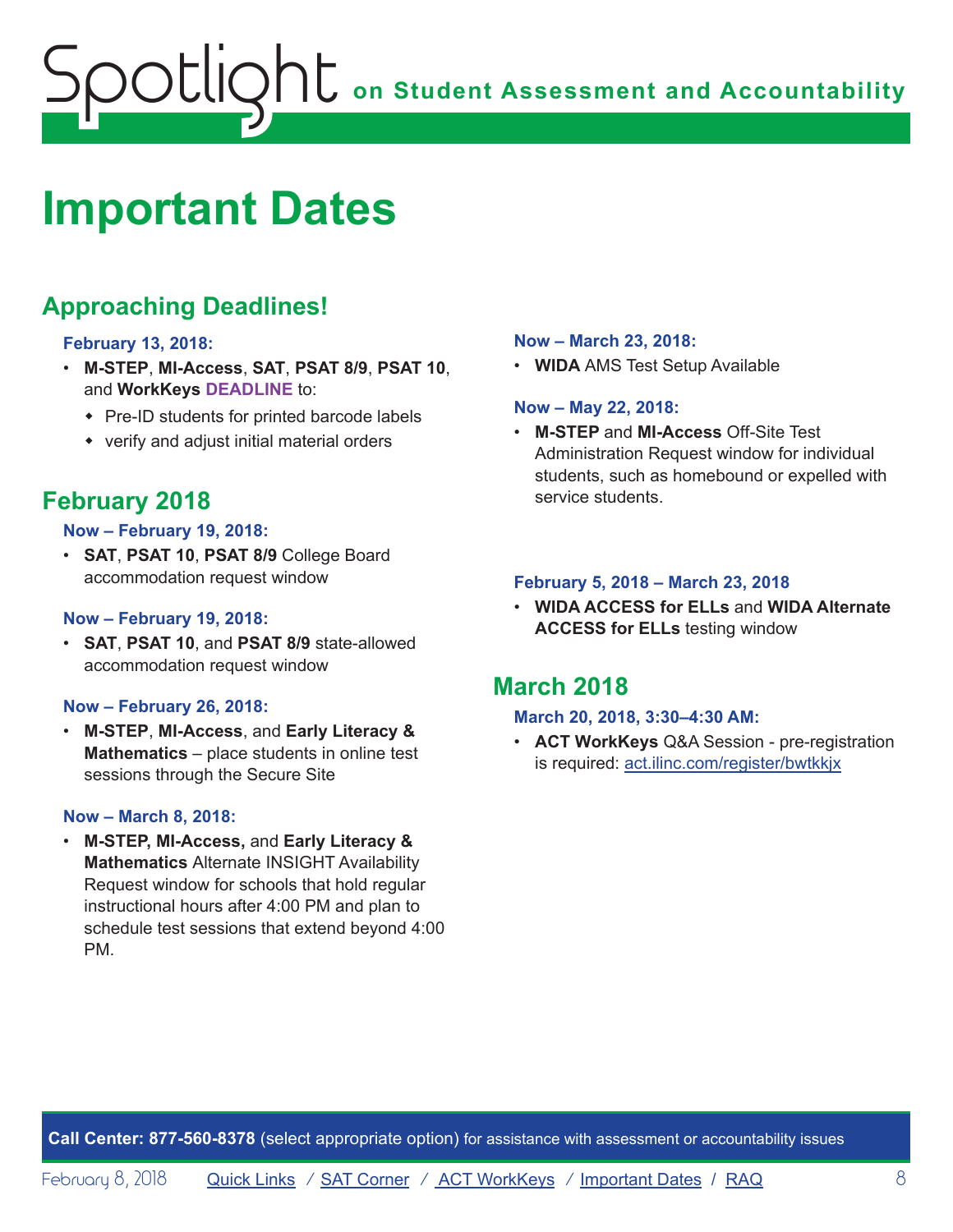# <span id="page-8-1"></span><span id="page-8-0"></span>**Recently Asked Questions . . .**

## **Can students using Text-to-Speech be tested in the same room with students that are not using Text to Speech?**

Yes. Students using Text-to-Speech (TTS) may test in the same room as long as they are using headphones and the audio cannot be overheard by students sitting nearby. For MI-Access FI online tests, TTS is automatically turned on at the start of testing. TTS may be turned off using the options button.

## **My school is administering the online M-STEP and MI-ACCESS FI to all students. Do I need to place an order for any materials? Will I receive any materials for online testing?**

For M-STEP, schools will automatically receive Online Test Administration Directions, Graph Paper—for schools with students in grades 6, 7, or 8—and OEAA Security Compliance Forms. There is no need to place an order.

Schools assessing students with MI-Access FI ELA will automatically be sent the Expressing Ideas materials based on the Pre-ID count. This test is available in paper/pencil mode only.

The District Coordinator is responsible for making sure the pre-identification process is complete for all students and then placing the orders. Districts can choose, in the Secure Site, to have materials shipped directly to schools.

## **Will I receive M-STEP and MI-ACCESS manuals with my materials or do I need to print them?**

M-STEP and MI-Access Test Administration Manuals (TAMs) are not printed or shipped with materials. The TAMs are posted to the M-STEP and MI-Access web pages for schools to download or print.

## **My district did not submit a WIDA Test Exception for a student by the February 5 deadline. What do I do now?**

Schools or districts that missed the WIDA Test Exceptions deadline of February 5, 2018 can submit those issues after testing during the Spring 2018 WIDA Verification of Students Not Tested window using the Not Tested Reason of "Medical."

However, please be aware that not all Not Tested Issues are accepted. If the issue is rejected, the student will count as not tested, and count against the school's participation rates for accountability.

Schools and Districts that have missed applying for a False EL request will need to apply next year. Those students for whom the False EL application window was missed are expected to be assessed on the Spring 2018 WIDA ACCESS for ELLs.

*(Continued on next page)*

**Call Center: 877-560-8378** (select appropriate option) for assistance with assessment or accountability issues

February 8, 2018 **[Quick Links](#page-0-0)** / **[SAT Corner](#page-4-1)** / **[ACT WorkKeys](#page-6-1)** / **[Important Dates](#page-7-1)** / **[RAQ](#page-8-1)** 9